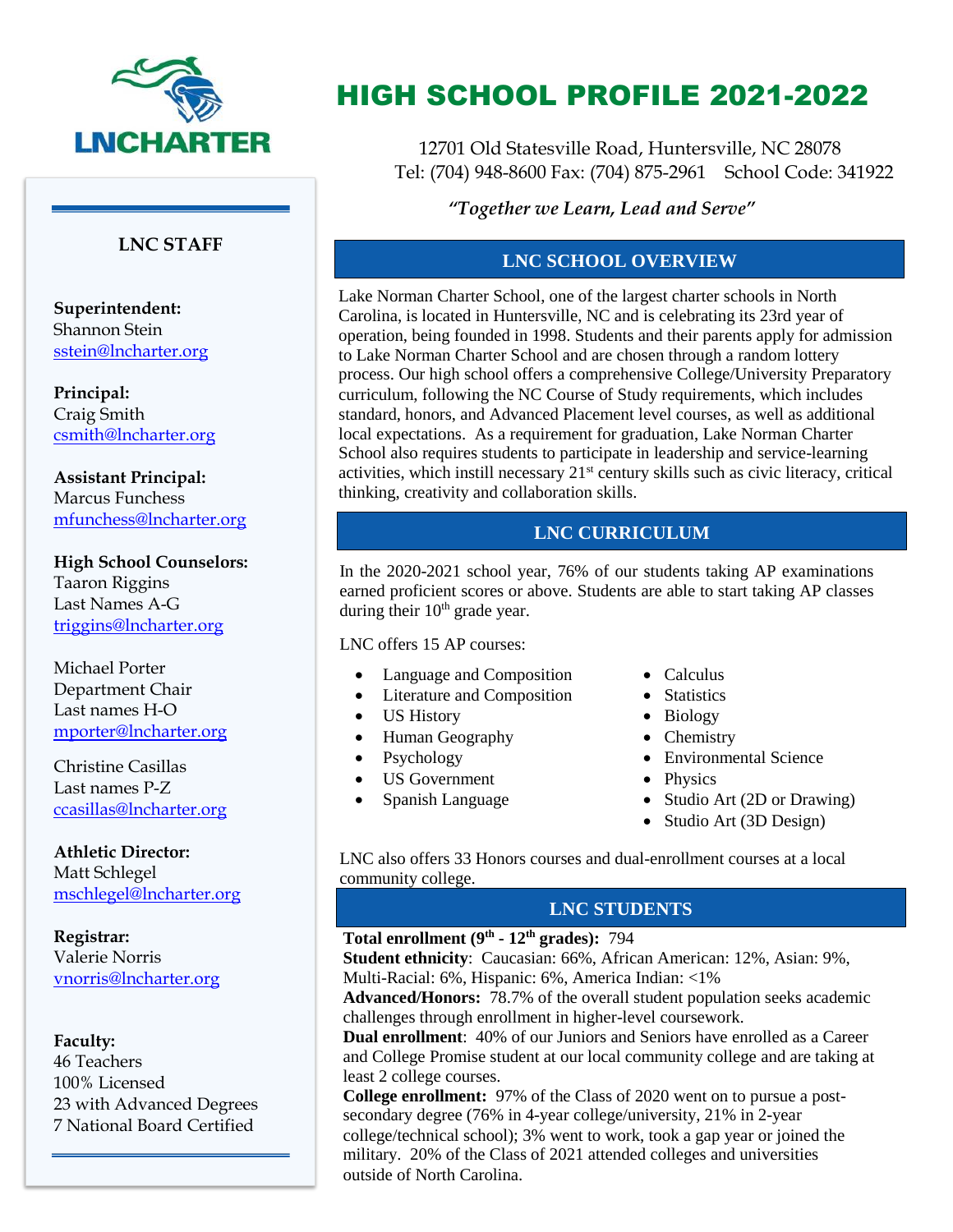## **LNC HIGHLIGHTS AND DISTINCTIONS**

- Lake Norman Charter has consistently received an "A" grade from the State of North Carolina since the system was instituted.
- US World & News Reports have awarded LNC a "Gold" distinction for the past seven years, putting our school in the top 1% in the nation.
- LNC has instituted the 1: World initiative where all students utilize laptops to enrich their learning environment by expanding their classrooms from 4 walls and a traditional textbook to a dynamic and interactive global educational experience.
- LNC students are required to perform a minimum of 10 hours of service per year and complete a comprehensive leadership program, which results in a portfolio of demonstrated work and reflection.

# **LNC LEADERSHIP, EXTRACURRICULAR, AND SPORTS OPPORTUNITIES**

The school's mission statement is to prepare a rigorous and comprehensive educational environment to develop students with a focus on college readiness, leadership, and social responsibility. As a result, the Leadership in Action<sup>TM</sup> (LIA) Program was implemented at the HS in 2017 to strengthen and develop students' leadership skills as outlined by LNC's mission statement and school motto, "Together, we learn, lead and serve." Students at Lake Norman Charter High School have the opportunity to participate in 42 different extracurricular organizations and 25 sports teams.

# **LNC AFFILIATIONS**

- National Association of College Admissions Counselors (NACAC)
- NCAA Eligibility Center
- North Carolina Association for Public Charter Schools
- North Carolina High School Athletic Association (NCHSAA)
- American School Counseling Association (ASCA)

## **GRADING SCALE**

|   |              | АP  | <b>Honors</b> | <b>Standard</b> |
|---|--------------|-----|---------------|-----------------|
| A | $90 - 100$   | 5.0 | 4.5           | 4.0             |
| В | $80 - 89$    | 4.0 | 3.5           | 3.0             |
| C | $70 - 79$    | 3.0 | 2.5           | 2.0             |
| D | $60 - 69$    | 2.0 | 1.5           | 1.0             |
| F | 59 $&$ below | 00  | 0.0           | 0.0             |

Students follow a seven (8) period per day schedule to complete 7 courses per year to earn up to 28 credits in 4 years.

All grades issued by Lake Norman Charter High follow a 10 point scale  $(A=90-100, B=80-89, C=70-$ 79, D=60-69, F=59 and below)

### **LNC does not utilize class rank**.

# **LNC STUDENTS' DISTINCTIONS**

- National Merit Finalists
- Students accepted to NC School of Science and Math
- Parks Scholar
- Cheatham-White Scholar
- The Class of 2021 was offered just over \$4.6 million in merit-based scholarships.

| <b>SAT PERFORMANCE-Class of 2021</b> |                     |             |  |  |  |
|--------------------------------------|---------------------|-------------|--|--|--|
| Data                                 | <b>LNC Students</b> | State Avg.* |  |  |  |
| ERW:                                 | 595                 | 548         |  |  |  |
| Math:                                | 589                 | 540         |  |  |  |

### **ACT PERFORMANCE**

|          | <b>LNC</b> Students | State Avg.* |
|----------|---------------------|-------------|
| Average: | 23.7                | 18.8        |

*\* State averages are from the 2019-2020 year\**

| <b>COLLEGE/UNIVERSITY DIPLOMA</b><br><b>GRADUATION REQUIREMENTS</b><br>(24 Credits) |           |  |  |  |  |
|-------------------------------------------------------------------------------------|-----------|--|--|--|--|
| English                                                                             | 4 Credits |  |  |  |  |
| Math                                                                                | 4 Credits |  |  |  |  |
| <b>Social Studies</b>                                                               | 4 Credits |  |  |  |  |
| Science                                                                             | 3 Credits |  |  |  |  |
| Core Electives                                                                      | 2 Credits |  |  |  |  |
| Health/PE                                                                           | 1 Credit  |  |  |  |  |
| Foreign Lang.                                                                       | 2 Credits |  |  |  |  |
| <b>Fine Arts</b>                                                                    | 1 Credit  |  |  |  |  |
| <b>General Electives</b>                                                            | 3 Credits |  |  |  |  |